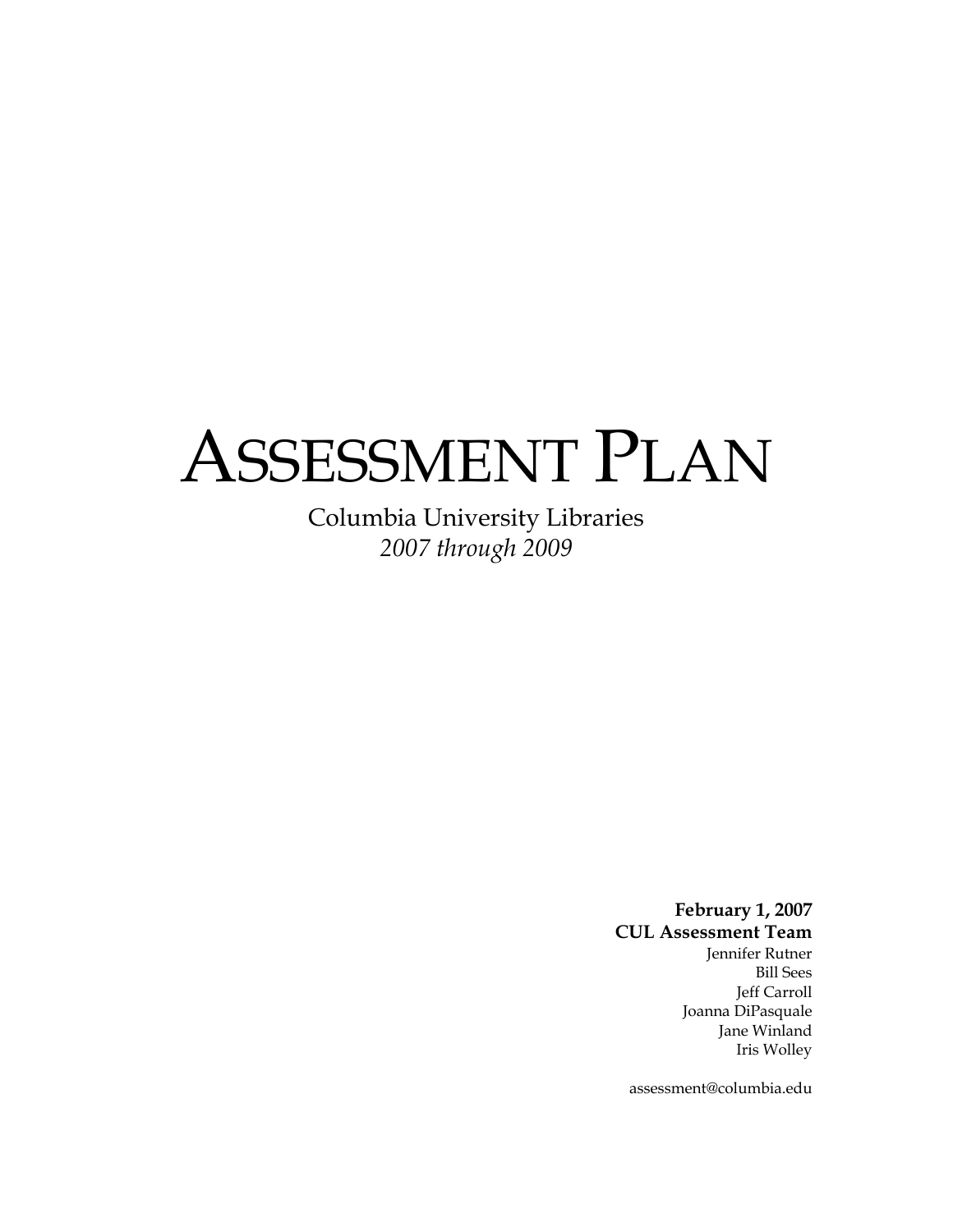# Executive Summary

In 2006 an *ad hoc* Assessment Team was gathered and charged with exploring assessment activities across Columbia University Libraries. The Team examined assessment as a concept and practice in libraries, conducted interviews with staff members, worked to define what assessment means for CUL, outlined assessment goals and priorities, and developed the recommendations in this Plan.

Goals of an assessment program at CUL:

- To foster a culture of assessment at the Libraries.
- To enable data-driven decision-making at all staff levels.
- To promote information transparency in the work environment.

*(see page 8 for further explanation)* 

## Recommendations

#### **Assessment Priorities**

The following areas have been identified as needing assessment support, and will be given priority. *(see page 11 for further explanation)* 

Ongoing

- o Usability Program
- o Reference Services Assessment
- o Collection Development analysis support

2007

- o Library as Place: Construction and Renovation Projects
	- **Lehman Library Renovation**
	- Information Commons: Lehman, Butler, Sciences
	- Business Library Renovation
	- The Sciences Library
	- **Geology Library Renovation**
	- **Starr Library Renovation**
- o Faculty Brochure Survey
- o Access Services Quality Service Survey
- o Document Delivery and Paging Services, planning support
- o Faculty Focus Groups

2008

- o Library as Place: Construction and Renovation Projects
	- Avery Library
	- **The New Business Library**
	- Math Library
- o Graduate Student Focus Groups

2009

o LibQual+ Survey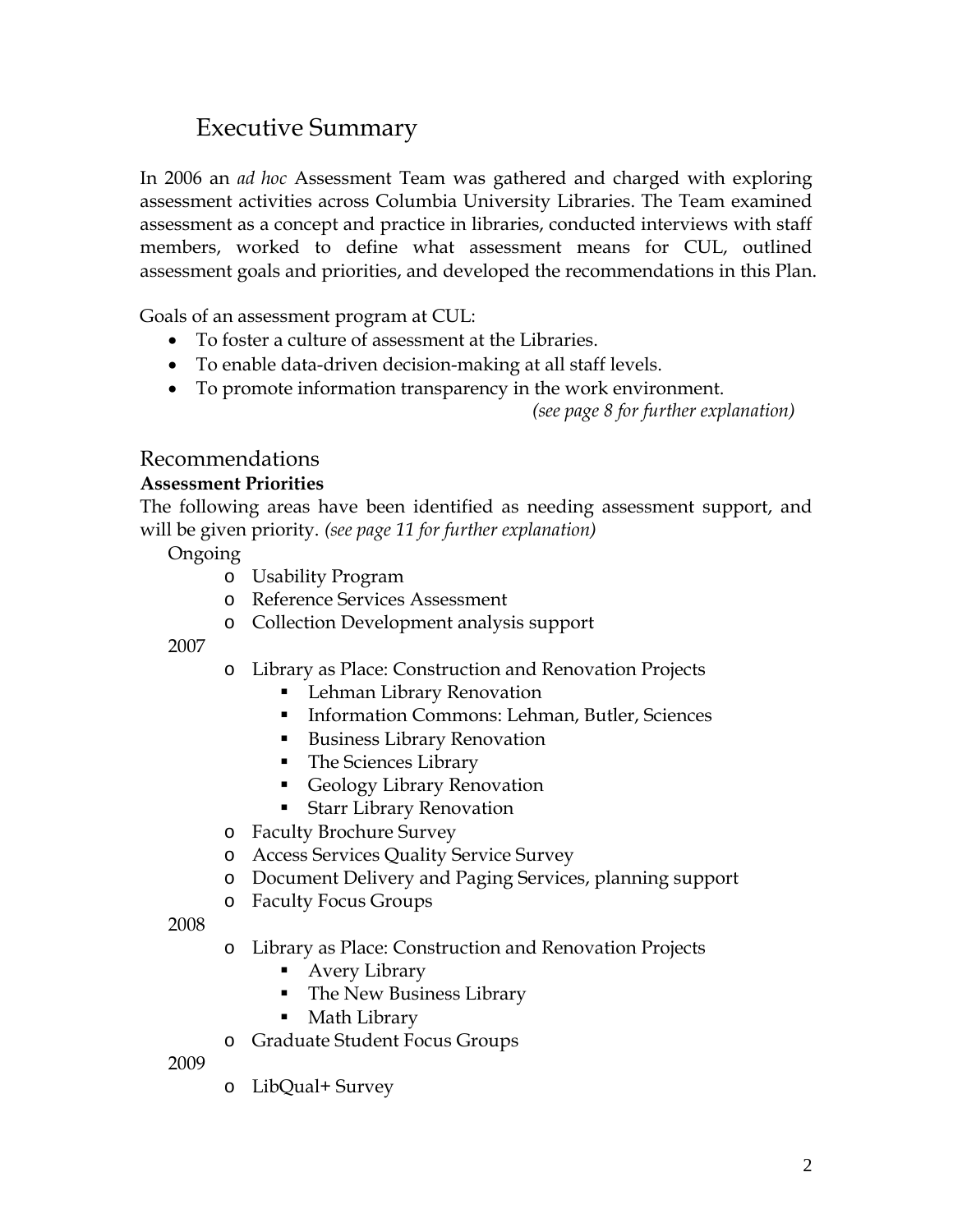o Undergraduate Focus Groups

#### **Creation of an Assessment Working Group (AWG)** *(refer to page 7 for further explanation)*

The formation of an ongoing Assessment Working Group (AWG) is recommended. The charge of the AWG includes initiating, supporting and monitoring a sustainable assessment program at CUL, assisting in identifying and maintaining assessment priorities, ensuring that appropriate training and support for staff is provided, publishing results of assessment initiatives as appropriate and advocating for a culture of assessment at the Libraries.

The Director of Access Services will serve as the liaison between the Assessment Working Group and the Management Committee.

#### **Online Assessment Center (SWIFT)** *(refer to page 16 for further explanation)*

The Assessment Center will provide staff with direct access to training opportunities, resources on assessment, guidelines for assessment initiatives, contact with the AWG, and updates on assessment projects.

Long-term goals for the Assessment Center include data bank-like functionalities, enabling staff to access information and run reports independently.

https://www1.columbia.edu/sec/cu/libraries/staffweb/adm/assessment/inde x.html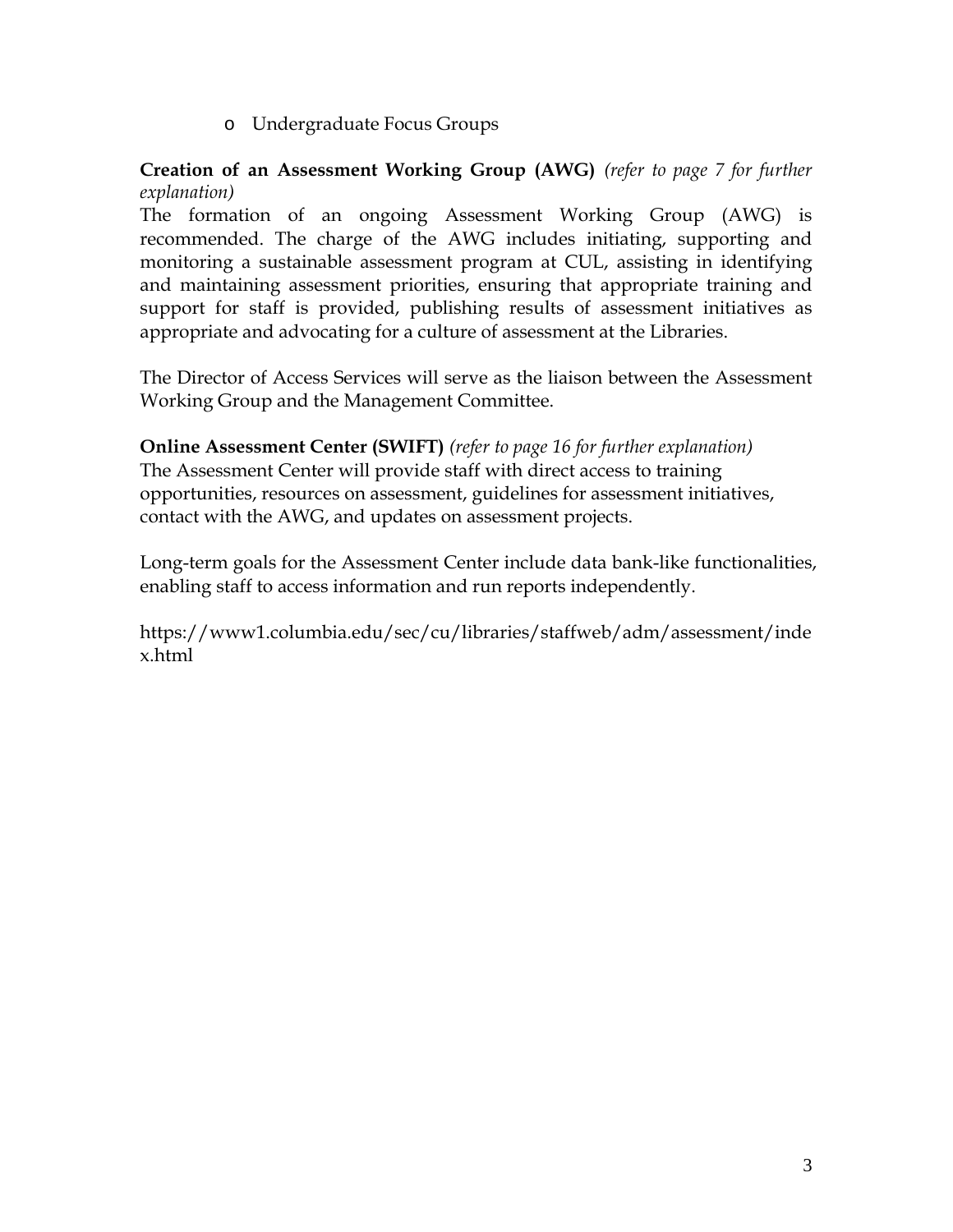The Assessment Coordinator would like to thank the members of the Assessment Team for their contributions to the development of the Assessment Plan. Their various perspectives, expertise and experience were invaluable.

The Assessment Team, an *ad hoc* group, was gathered to support the Assessment Coordinator in the research and preparation of this plan.

#### **Membership:**

Access Services: Bill Sees Collection Development: Jeff Carroll LDPD: Joanna DiPasquale Reference: Jane Winland Technical Services: Iris Wolley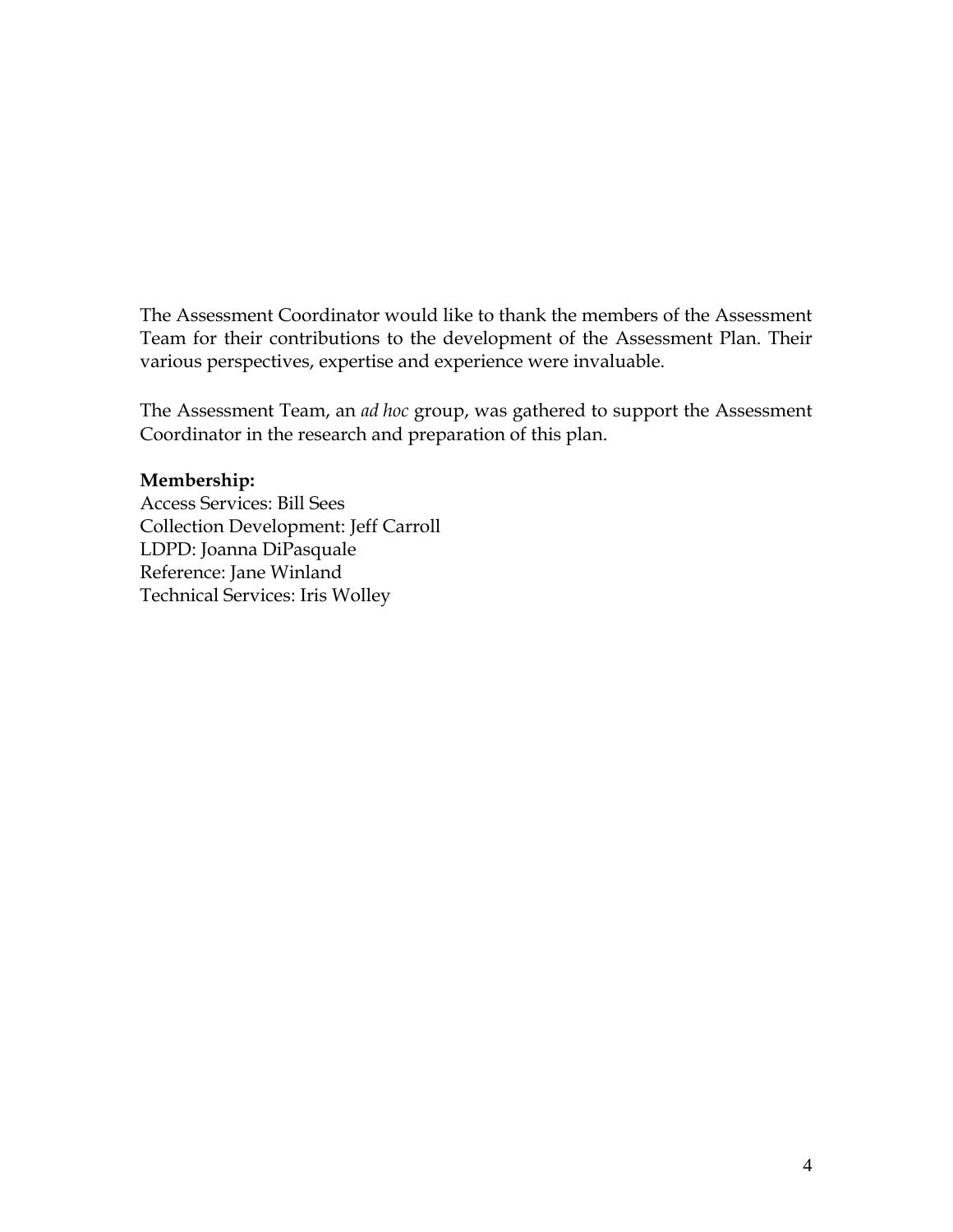## **Introduction**

Assessment encompasses all areas of information gathering (qualitative and quantitative) and analysis in relation to decision-making and the management of the Libraries. Collections analysis, usability studies, user input studies, and internal analysis of policies and procedures are currently the four major areas of assessment at CUL. Assessment attempts to measure CUL's collections, websites, services, policies and procedures against the users' expectations and CUL's strategic goals and mission. Assessment initiatives must have a compelling motivation, a rigorous and valid research process, and a commitment to engaging and applying the information gathered.

CUL is an organization that is familiar with assessment. In recent years the Libraries have conducted two rounds of LibQual+ Surveys, User Input Focus Groups, the E-Reference Assessment, numerous usability tests, staff focus groups, and "local" surveys, as well as continually collecting data for ARL Statistics. Reference staff found the analysis of E-Reference transactions to be enlightening, especially in determining staffing models for future E-Reference services. In general, staff have found that opportunities to gather and interpret user feedback have proven to be incredibly valuable and informative. These efforts have illustrated user needs that may not have been previously perceived, and have allowed the Libraries to focus on improving service for user. Library use statistics such as gate counts have enabled the Business and Social Sciences libraries to advocate for extending service hours. All in all, CUL has a stable, well-established foundation of conducting assessment that can now be expanded, enhanced, and formalized through the implementation of the Assessment Plan.

An Assessment Program is intended to provide staff with the tools necessary to make the decisions that are expected of them throughout the continuous process of managing and working in the Libraries. The following is an example from Jane Winland, the Director of Social Sciences Libraries at Lehman Library:

*Assessment has helped me considerably in getting funding. We had to make a decision on how to prioritize our renovation project; having data from students on their needs for the library space and services allowed me to advocate for implementing those changes.*

In addition, assessment aims to support and enable staff to improve in all aspects of service:

*Transforming our libraries to reflect a culture of assessment is essential to increasing our success with customers and stakeholders, and maintaining relevancy in a competitive environment*. (Lakos, Amos and Shelley Phipps. "Creating a Culture of Assessment: A Catalyst for Organizational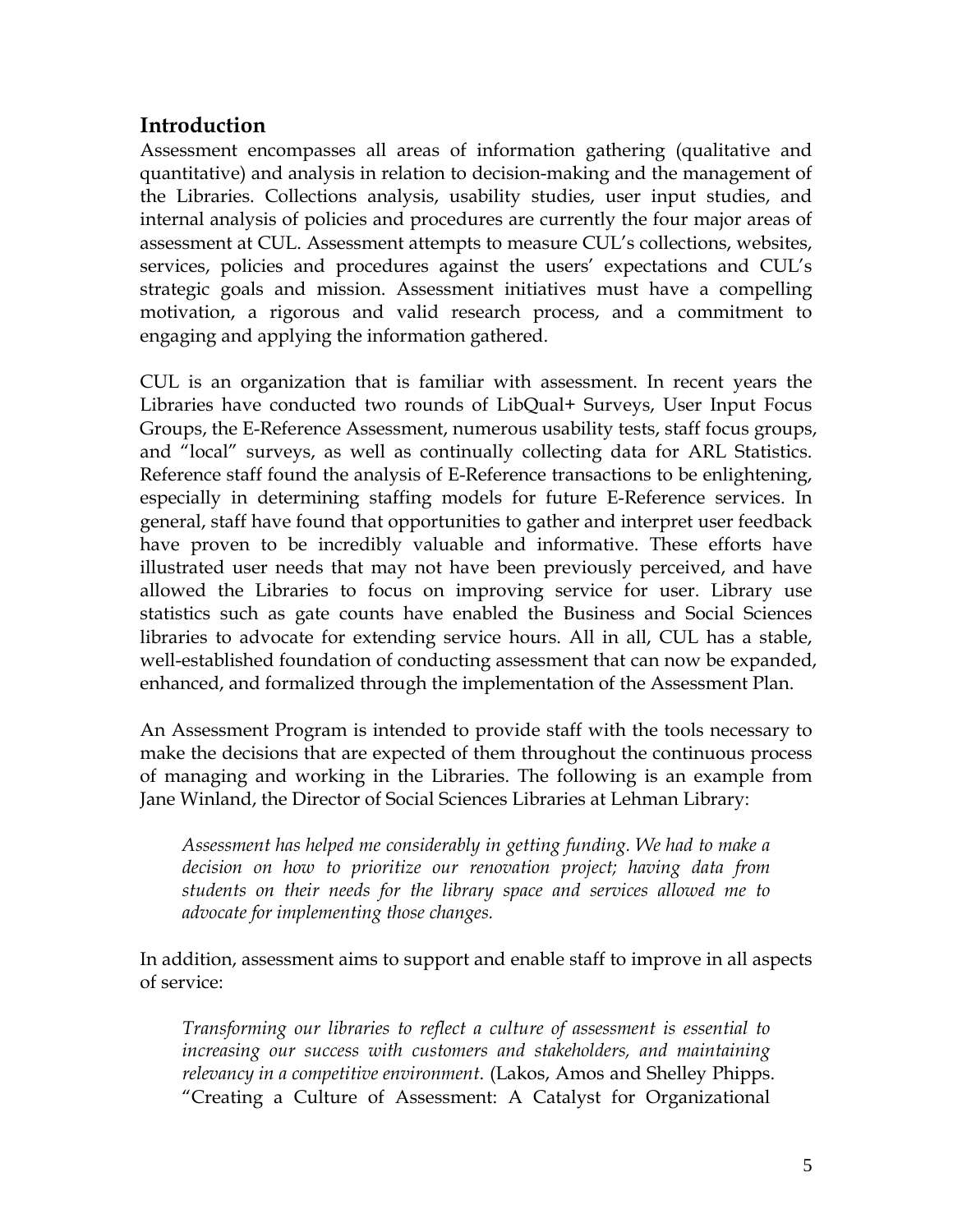Change," Libraries and the Academy, Vol. 4, No. 3, pp. 345-361. The Johns Hopkins University Press, Baltimore, MD, 2004.)

A successful assessment program depends upon the following:

- A focus on supporting the patron's information and communication needs
- Performance measures that are included in the strategic plan
- A commitment to supporting assessment from the Libraries' leadership
- Staff recognition of the value of assessment
- Staff support for and participation in assessment initiatives
- Continuous communication with patrons
- Routine collection and analysis of data and user feedback
- Commitment to applying assessment results in decision-making

Derived from: *Amos Lakos, " Defining a Culture of Assessment" http://personal.anderson.ucla.edu/amos.lakos/CUtoolkit.html* 

In an effort to better understand the current state of assessment at the Libraries, the heads of each library, as well as the key players in Technical, Public, and Access Services were interviewed. The following concerns and needs were identified:

#### **CUL concerns:**

- Not enough time and support for analyzing and engaging data collected in assessment efforts
- Limited ability to access data independently
- The need to make statistics gathering routine and consistent
- Targeting data gathering towards information needs and strategic goals
- Organizational commitment to data-driven decision-making is not established: Is this a priority? Expectation?
- Maintaining the ability to tailor assessment tools to a library's unique needs
- Lack of transparency about and lack of access to current data sets
- "Survey Fatigue"

#### **CUL needs:**

- To make assessment initiatives, such as statistics-gathering and focus groups, routine
- The ability to freely access data independently, immediately
- To develop tools and skills supporting the design and implementation of assessment initiatives
- Support for data analysis and displaying data effectively
- A central location for the storage and sharing of data
- Training, workshops, best-practices for assessment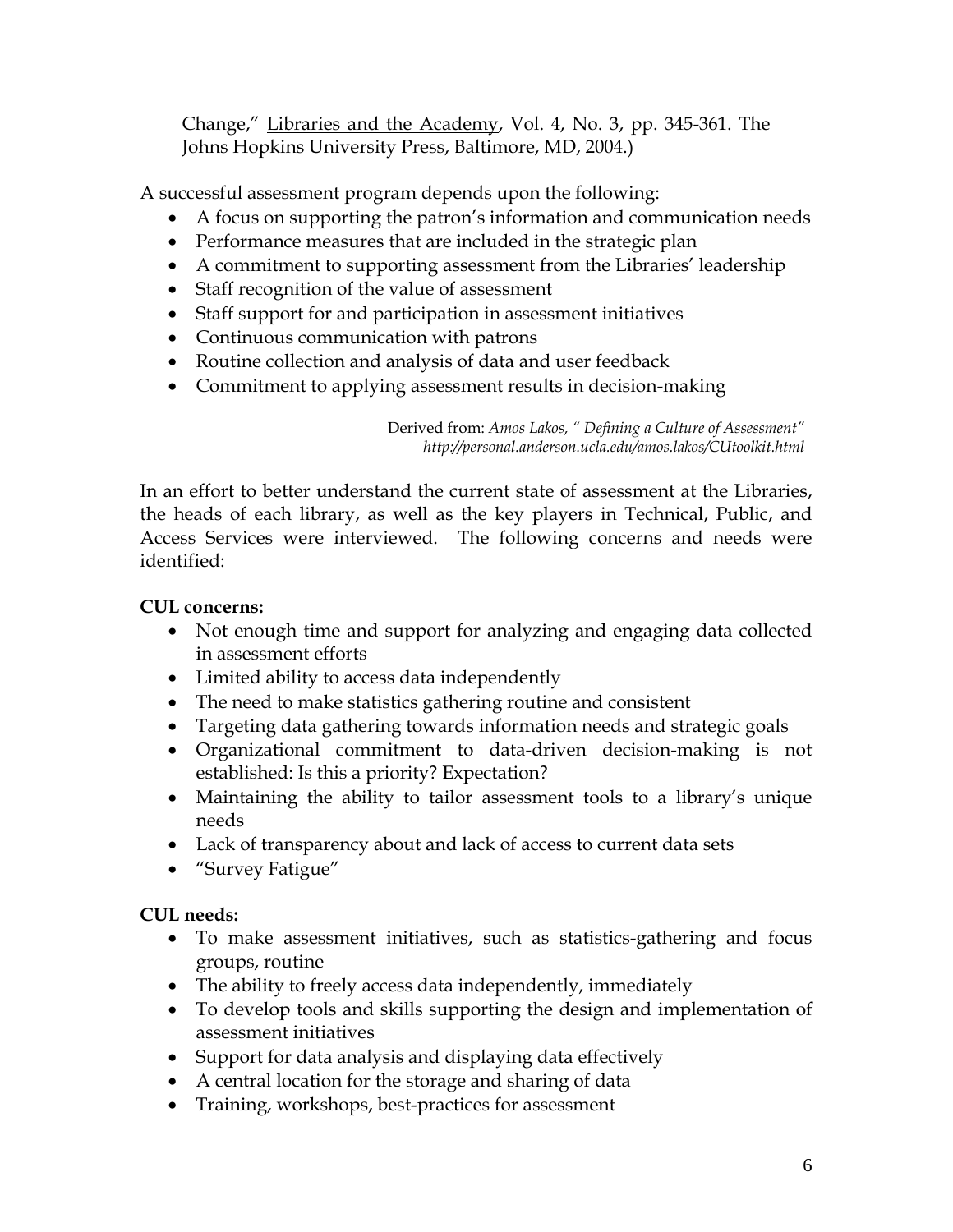## **Assessment Working Group**

The formation of an ongoing Assessment Working Group (AWG) is recommended. The charge of the AWG includes initiating, supporting and monitoring a sustainable assessment program at CUL, assisting in identifying and maintaining assessment priorities, ensuring that appropriate training and support for staff is provided, publishing results of assessment initiatives as appropriate and advocating for a culture of assessment at the Libraries.

The first priority of the AWG is to create an Implementation Plan for tracking the progress of the outlined assessment priorities. Project management software to support these efforts is being sought. The Implementation Plan will outline the goals, timeframe, key players, and methods of assessment for each project, and will assign an AWG member to work with the key players and the Assessment Coordinator to ensure that the assessment is carried out successfully.

For example, the Faculty Brochure Survey goals are to understand which library services faculty are aware of, which services they value the most, and about which services they would like to learn more. Key players include the Communications Committee and selectors. The information is needed by the end of February 2007 in order to stay on-task with the brochure project timeline. This information will be gathered via an online survey for timeliness, ability to document the data collection, and convenience for the participant. This data, in combination with information gathered via the LibQual+ Survey and the User Input Focus Groups will inform decisions regarding marketing services to faculty. The Communications Committee will develop, administer, and monitor the survey and is committed to applying the information collected to their project.

The AWG will work closely with the Management Committee to ensure that strategic planning initiatives have the appropriate assessment support, and that the information needs of the Management Committee are satisfied in a timely manner. The Director of Access Services will serve as the liaison between the Assessment Working Group and the Management Committee.

In this manner, the AWG will function as a consulting group for assessment initiatives. Staff members designated as Strategic Plan project leads are encouraged to contact the AWG regarding assessment projects.

#### **Membership**

Assessment Coordinator (Chair) Director of Access Services (Core Member) A.D. of Collection Development (Core Member) Web Services Librarian, or appropriate counterpart from LDPD (Core Member) Access Services Committee Member (rotating, two year commitment)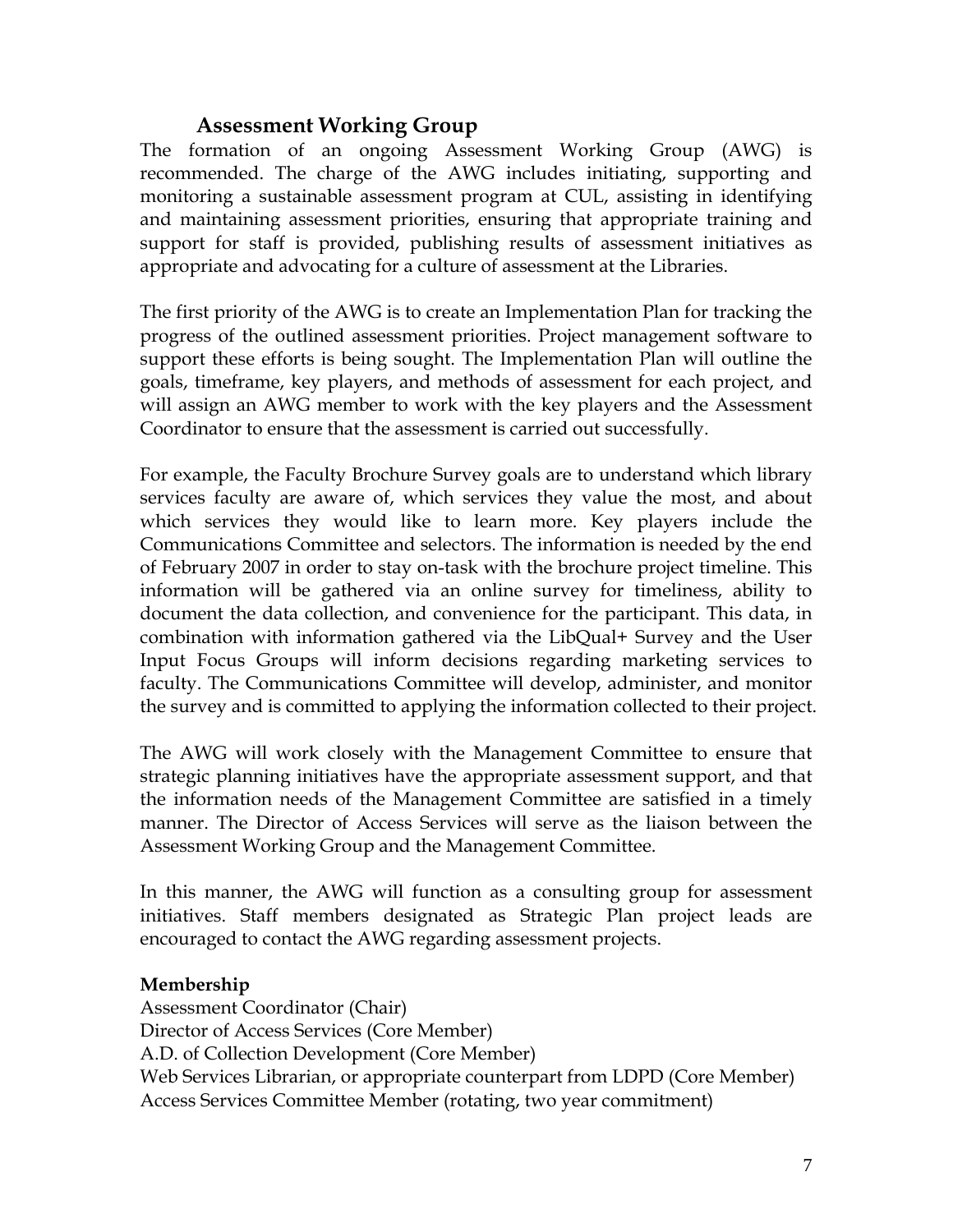Reference Coordinating Committee Member (rotating, two year commitment) 2 members (two year commitment)

#### Manager of Training Programs (*Ex Officio* Member)

The Assessment Team proposes a nomination process to fill the remaining seats on the AWG. Professional staff who are interested in joining the AWG and supporting assessment initiatives at the Libraries are asked to self-nominate or nominate their colleagues. Nominations can be sent to jb2563@columbia.edu. The AWG will review the nominations and select 2-3 staff members, in consultation with supervisors, to serve on the Working Group. Every effort will be made to ensure that all divisions of the Libraries are equally represented through the membership and work of the AWG.

The AWG is committed to building relationships with partners on campus and in libraries across the country, and will explore exciting new ways to develop such partnerships.

## **Goals & Priorities**

**Culture of Assessment** 

CUL is committed to building a culture of assessment within the organization.

"A Culture of Assessment is an organizational environment in which decisions are based on facts, research and analysis, and where services are planned and delivered in ways that maximize positive outcomes and impacts for customers and stakeholders. A Culture of Assessment exists in organizations where staff care to know what results they produce and how those results relate to customers' expectations. Organizational mission, values, structures, and systems support behavior that is performance and learning focused."

> *– Amos Lakos http://personal.anderson.ucla.edu/amos.lakos/*

#### **Data-driven Decision-making**

One goal of building a "culture of assessment" at the Libraries is to foster a deeper commitment toward incorporating data into the decision-making process of all levels of staff. Amos Lakos states that "In essence, we are advocating a change in our institutional cultures, from a static, institutionally and professionally inwardly focused culture to an externally focused institution and profession that needs to embrace the notion of decision-making based on measurements, and analysis based on customer expectations." (Evidence Based Library Management – A View to the Future, pg 3.) Data-driven decision-making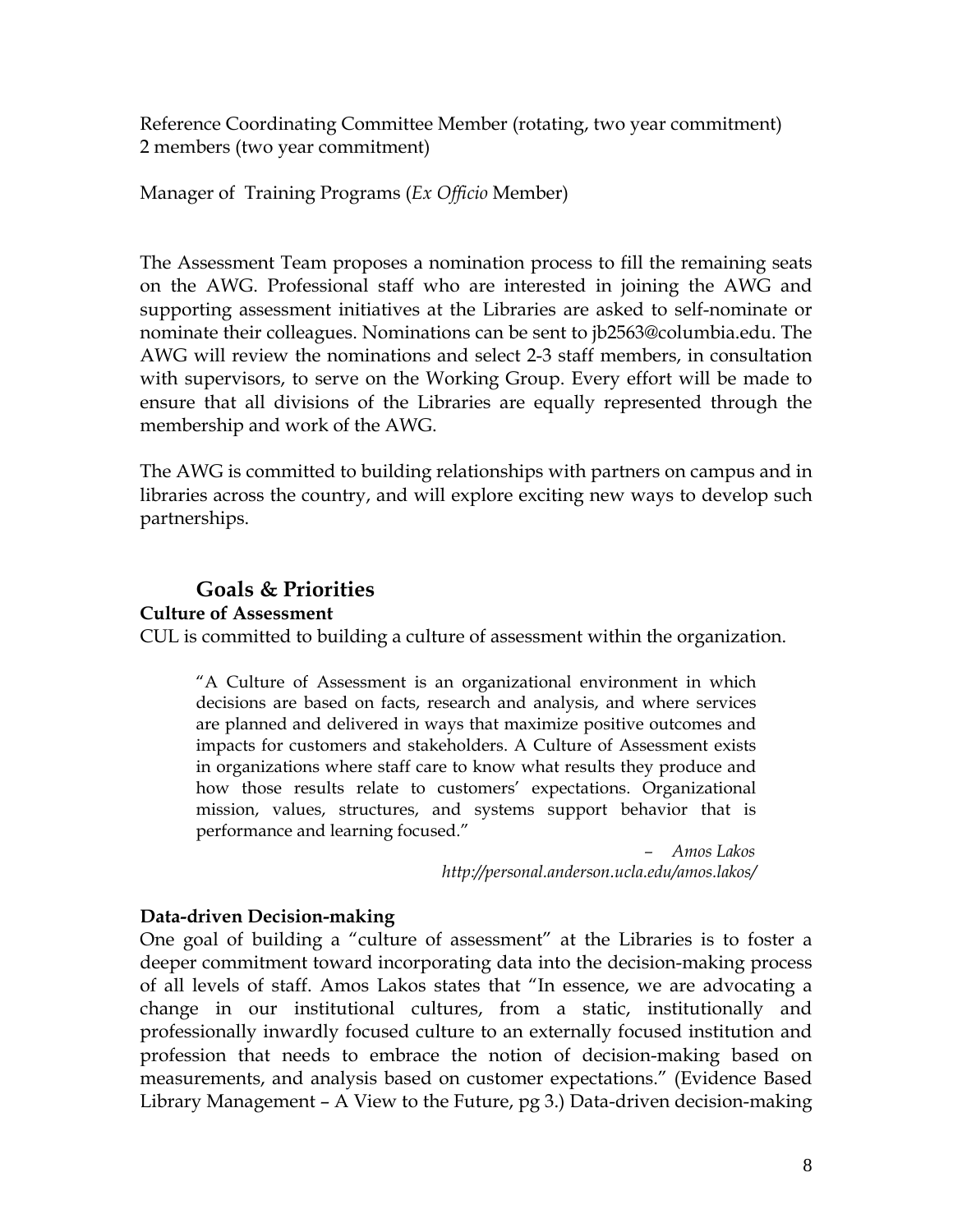is a concept closely related to evidence-based management. "It just means finding the best evidence that you can, facing those facts, and acting on those facts – rather than doing what everyone else does, what you have always done, or what you thought was true." (http://www.evidence-basedmanagement.com) CUL is moving towards creating a work environment where staff are encouraged and expected to base decisions on information gathered to support and inform our management needs. Of course, not every decision requires a thorough dataanalysis. The goal here is to identify information needs, and perform the necessary assessment, enabling data-driven decision-making.

One great example of data-driven decision-making involves determining terminology for a website. This type of decision is clearly an opportunity to gather information from users that will directly inform the decision. The website is a service that the Libraries provides for users. It is a simple exercise to put together a list of possible terms and consult users to discover which ones have the most meaning for them. Collection development is another area where data can directly inform decision-making. Even renovation projects give opportunity to consult library users: Should we get couches or armchairs? Carpet or tile? These are all opportunities for staff to step back, ask questions, and collect relevant information from users to guide decisions and enable CUL to provide the best possible service.

#### **Information Transparency**

Ensuring that all staff have access to organizational information, as appropriate, is a major priority of the assessment program. "Information transparency" refers to the end result of breaking down internal barriers that prevent access to valuable information. This can mean providing fluid and immediate access to meeting minutes, circulation statistics, gate counts, shelving statistics, survey results, etc., to all members of the staff. In each case, there is currently someone at CUL who is responsible for this information. This often means that staff are required to consult this person for access to the information. Having a culture of "information transparency" would mean that staff are able to *independently* access all types of organizational information without having to involve an intermediary.

The Assessment Center on SWIFT will be tool allowing staff to access information independently, and in timely manner.

One long-term goal for the Assessment Center includes data-bank-like functionalities, allowing staff to access reference statistics, circulations statistics, gate counts, etc., from all libraries through one central interface. (Much like the Penn Data Farm.) This type of tool contributes greatly to a "information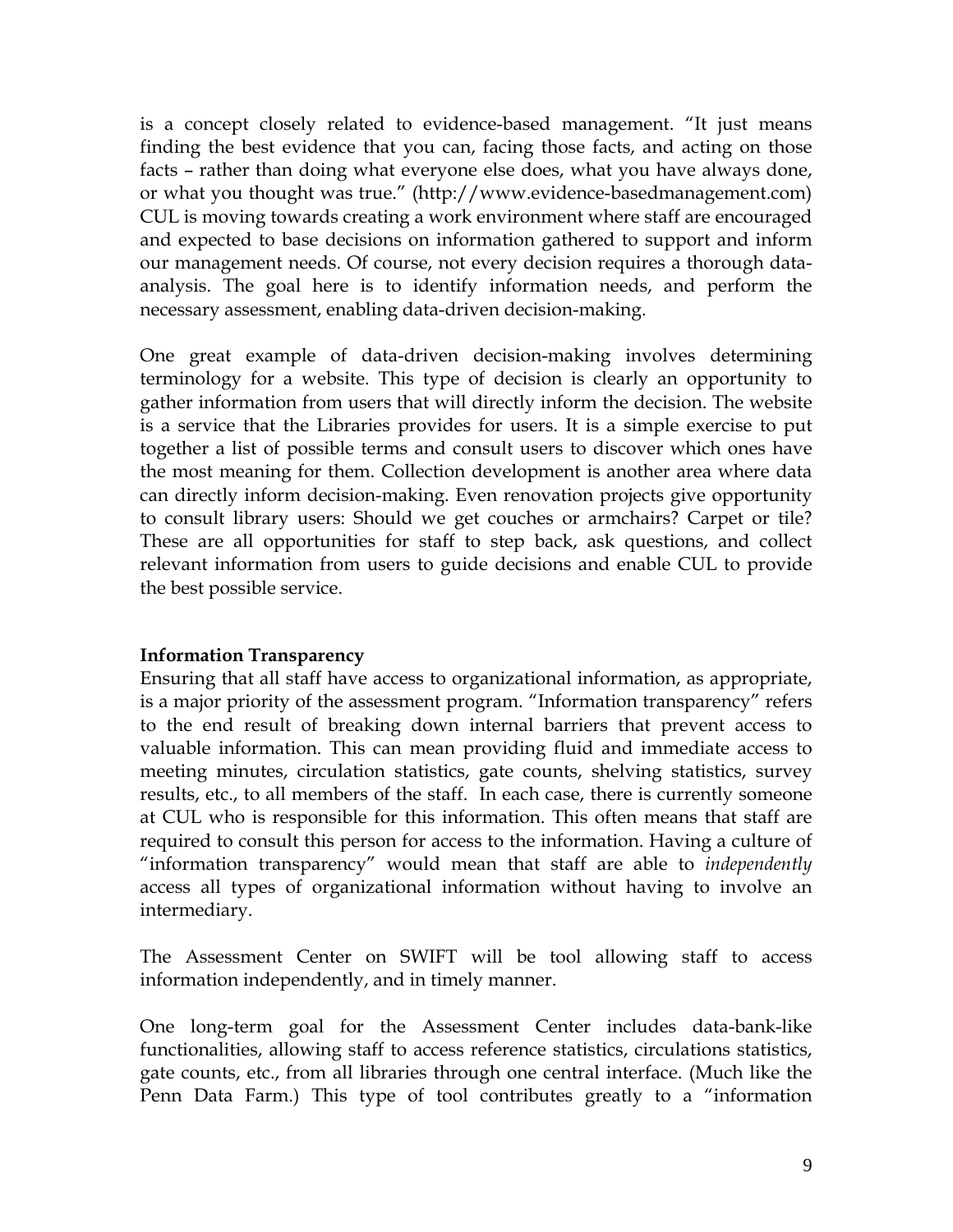transparency", and a "culture of assessment" in that staff are enabled to access necessary information, when they need it, and run reports independently – helping to make assessment an easy, natural, part of working at CUL.

#### **Training**

In coordination with the Manager for Staff Training, topical training, workshops, and information sessions will be held to prepare staff for participation in developing and administering assessment initiatives. Staff education topics include focus group facilitation, interview skills, survey development, project management, change management, and techniques for displaying data effectively.

### **Data Analysis**

A major concern among CUL staff is time and the ability to analyze and apply data collected from an assessment effort. The Assessment Coordinator and the AWG will provide support for data analysis and interpretation, as well as assistance developing charts and graphs. Staff members can request support by contacting the AWG or the Assessment Coordinator.

Critical analysis of complex data requires some skills that are not typical among library professionals. Most library assessment literature recommends seeking partners in the larger community who can help with advanced statistical data analysis. The AWG is committed to forging relationships at the University that can supply this type of support.

#### **Assessment Program Priorities**

Based on reviewing the 2006-2009 CUL Strategic Plan, User Input Focus Group results, and the 2006 LibQual+ Survey, the following assessment priorities have been identified. These initiatives will be given priority in terms of resources (funding and staff time), support, and staffing over the next three years, and are subject to change with the environment.

#### • **Usability Program**

The Strategic Plan implicated usability in many areas of online tool development, such as "seek[ing] out or develop[ing] tools that use catalog data to effectively aid resource discovery and access," "develop[ing] a common interface and request service for the ReCAP and collections," and "reviv[ing] the idea for a Special Collections Gateway." The EPAG group works diligently to review E-resources pages, request usability studies and suggest improvements. In 2006 the LibQual+ Survey indicated that the Libraries were not meeting user expectations regarding "a library website that enables [users] to locate information on [their] own." Other areas of the LibQual+ Survey also implicated usability, though often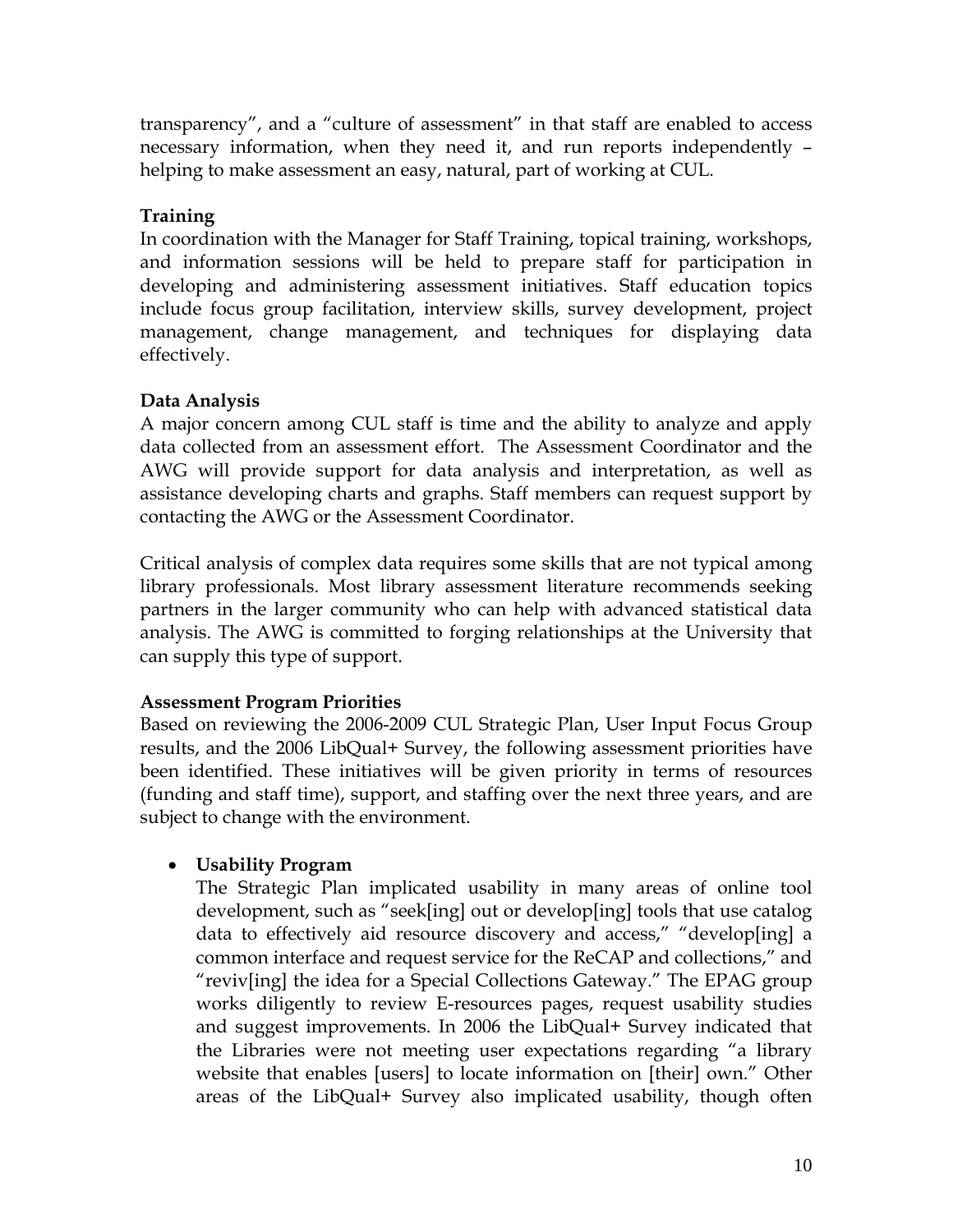indirectly. Faculty assigned low scores for "print and/or electronic journal collections [they] require for [their] work" – indicating a possible deficiency in marketing, and technological barriers preventing userfriendly access to the sometimes complex resources CUL provides. In order to support CUL's commitment to developing relevant, intuitive online tools and websites for users, LSO and LDPD are dedicated to incorporating standard usability practices to analyze those online tools. A comprehensive usability program will:

- o Establish routine usability procedures for LDPD and LSO, integrated into the development of online tools and websites
- o Establish a method for staff and committees to request usability tests for existing websites and tools
- o Provide a pool of participants for usability tests, as well as incentives
- o Support and maintain prioritization of usability projects
- o Explore partnerships with CNMTL, DKV and CU regarding usability practices
- o Explore concepts of information architecture, and how this will play a role in website re-design and management

Usability Project Priorities:

- o LSO
	- Spring 2007
		- E-journals websites
		- Library Public Workstation Re-design
	- Future projects
		- Course Reserves
		- New Books Lists
		- E-journal analysis: Partner with ILL and Collection Development
		- SWIFT
		- Voyager: Partner with peer institutions using Voyager to discover and develop interface design bestpractices
- o LDPD
	- Spring 2007
		- RBML and Archives websites
		- FAQ development (in coordination with Access Services)
		- HR websites
	- Future projects
		- "Behind the Scenes" websites
		- "Request It" websites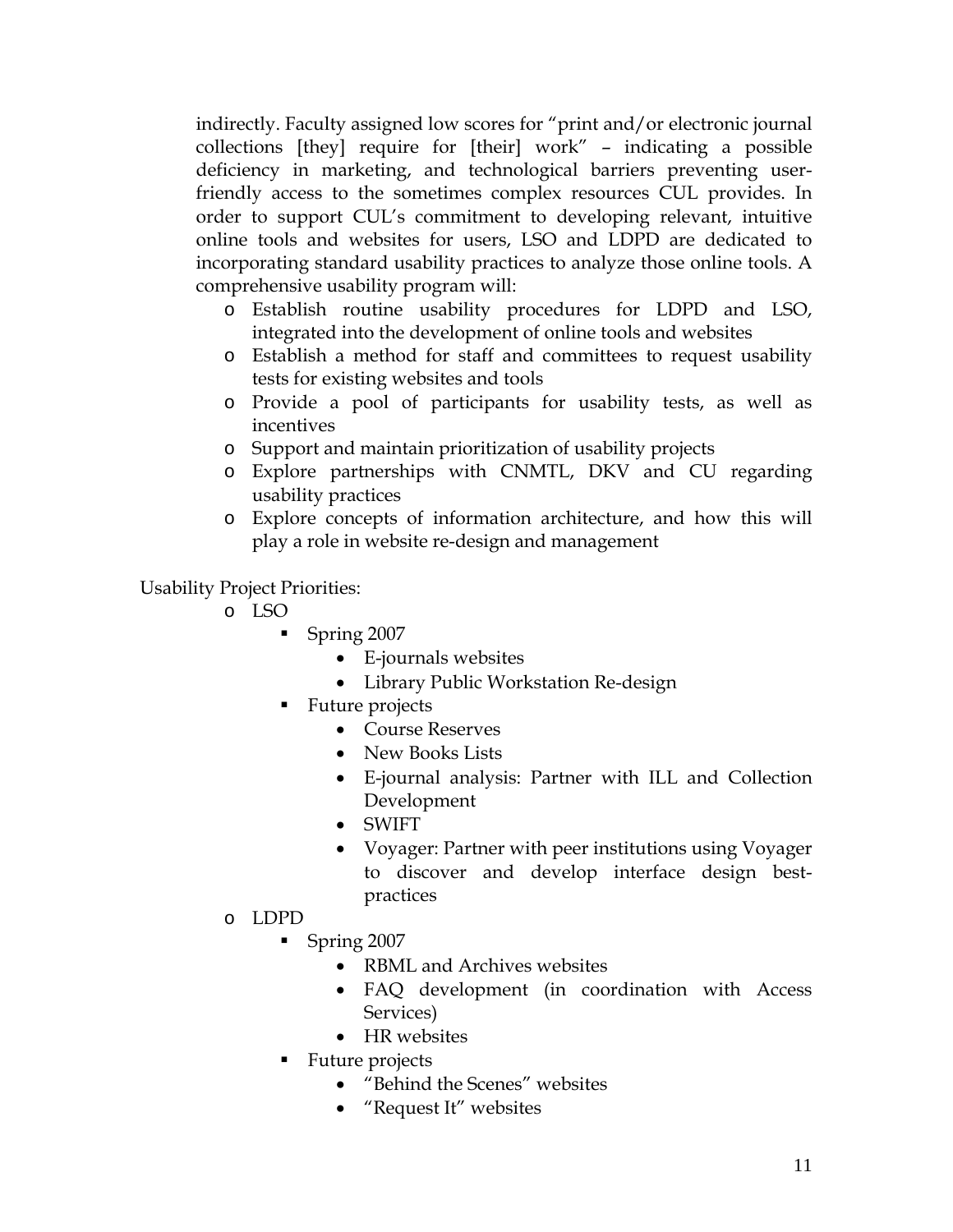- "Services" websites
- Digital Collections and Special Collections websites

#### • **Library As Place: Construction and Renovation**

The following building projects were identified in the Strategic Plan, and will incorporate user input as to the configuration of the spaces, as appropriate. Methods of incorporating user input into construction and renovation planning include surveys, focus groups, discussion groups, and observational studies. The AWG will work with the lead staff member of each project to ensure that assessment needs are met.

- o Information Commons: Lehman, Butler, Sciences
- o Lehman Library Renovation
- o The Sciences Libraries
	- build a new partially consolidated science library
	- **renovate the Geology Library space**
	- **F** refurbish or renovate the Math/Science Library
- o Business Library
- o Avery Library
- o Starr Library

#### • **Reference Services**

- o Indirectly mediated
	- FAQ development (in coordination with Access Services)
	- Subject Guides
- o Directly mediated
	- Understand use patterns, preferences and motivation for using Reference services via the desk, website, email, IM or Chat and other online tools. Gauge user satisfaction, and identify user expectations and needs
	- E-Reference Analysis
		- Gather user input on e-reference tools
		- Determine preferred methods of communication
		- Understand expectations and needs for reference support
		- Gauge user satisfaction with current E-Reference options; provide a benchmark for upcoming changes
- o Develop methods for benchmarking and measuring all new initiatives in Reference Services
- o Track the use of print and online reference resources to better understand use and inform collection development
- o Quality Service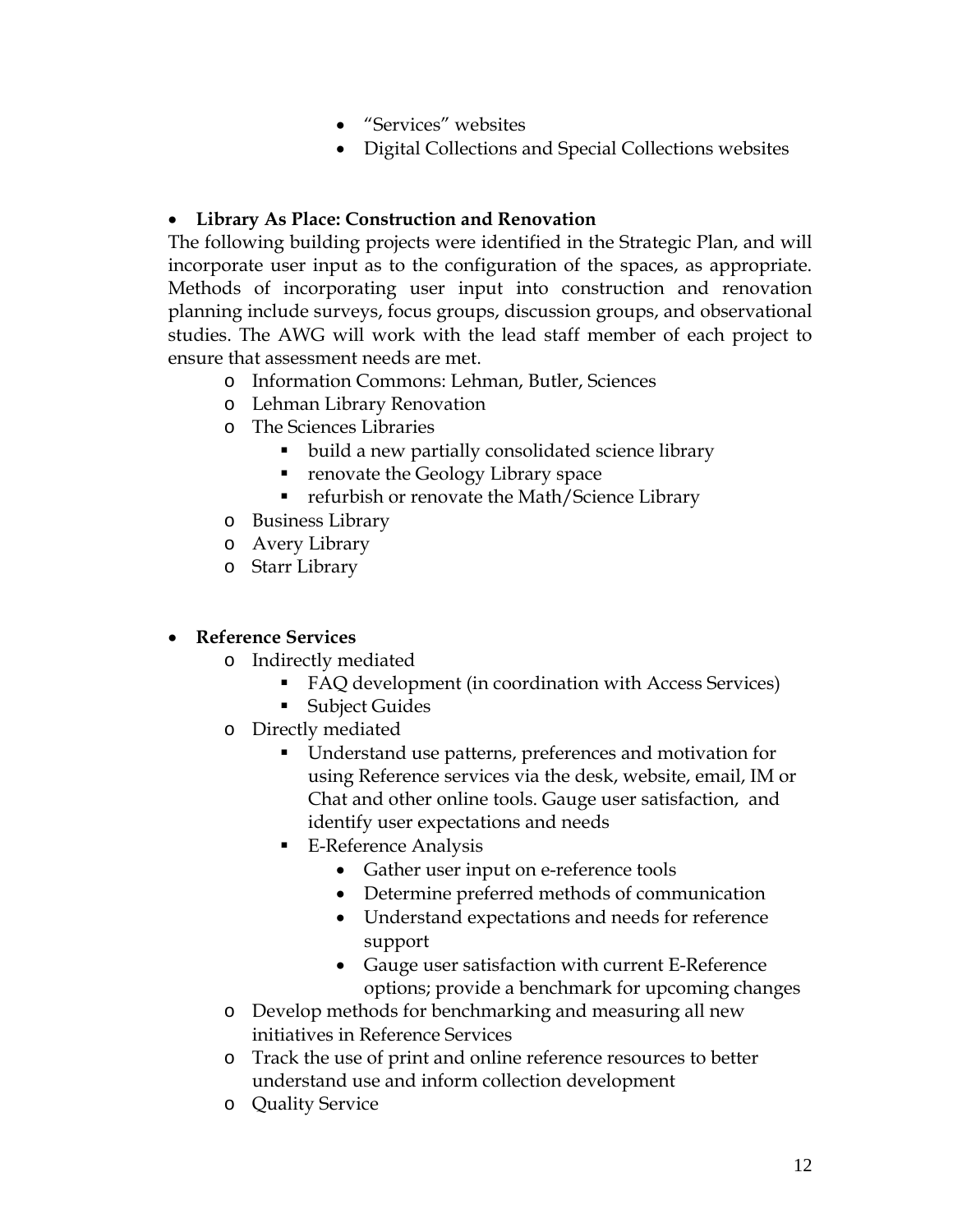- **Participate in Quality Service assessment initiatives**
- Assess Reference transactions for quality and user satisfaction

#### • **Quality Service Continual Survey**

The Access Services Division will be piloting a Quality Service Continual Survey in Butler Library for the Fall of 2007. This survey will enable users to provide feedback on any Access service point in Butler Library (Circulation, LIO, ILL, PMRR, and the Stacks), via online forms. Feedback will be collected in a database, and will be accessible by staff for analysis.

This survey will be structured so as to be easily scalable and incorporate Access service points at all Libraries, as well as Reference service points. The AWG will be working with the Access Managers and LSO on the development and marketing of the survey.

#### • **Document Delivery and Paging Services**

The AWG will work with the Director of Access Services and the Head of ILL to establish assessment projects in support of these initiatives.

- o Paging Service:
	- **Benchmarking Questionnaire**
	- Statistics gathering
	- Cost-benefit-analysis: "book-by-mail" vs. CUL Mail Service models
	- Develop system requirements for a tracking system
	- **Faculty Survey**
- o Document Delivery:
	- **Benchmarking Questionnaire**
	- **Process Analysis**
	- **Interface Usability Studies**

#### • **Collection Development**

The following assessment priorities were identified by the Director and A.D. of Collection Development. Assessment methods will be identified to support the following projects:

- o Gather and analyze e-resources use statistics
	- Explore software tools to support these efforts
- o Update Collection Development policies
- o Explore the liaison experience, in relation to collection development
- o Develop a documentation system for the vendor analysis process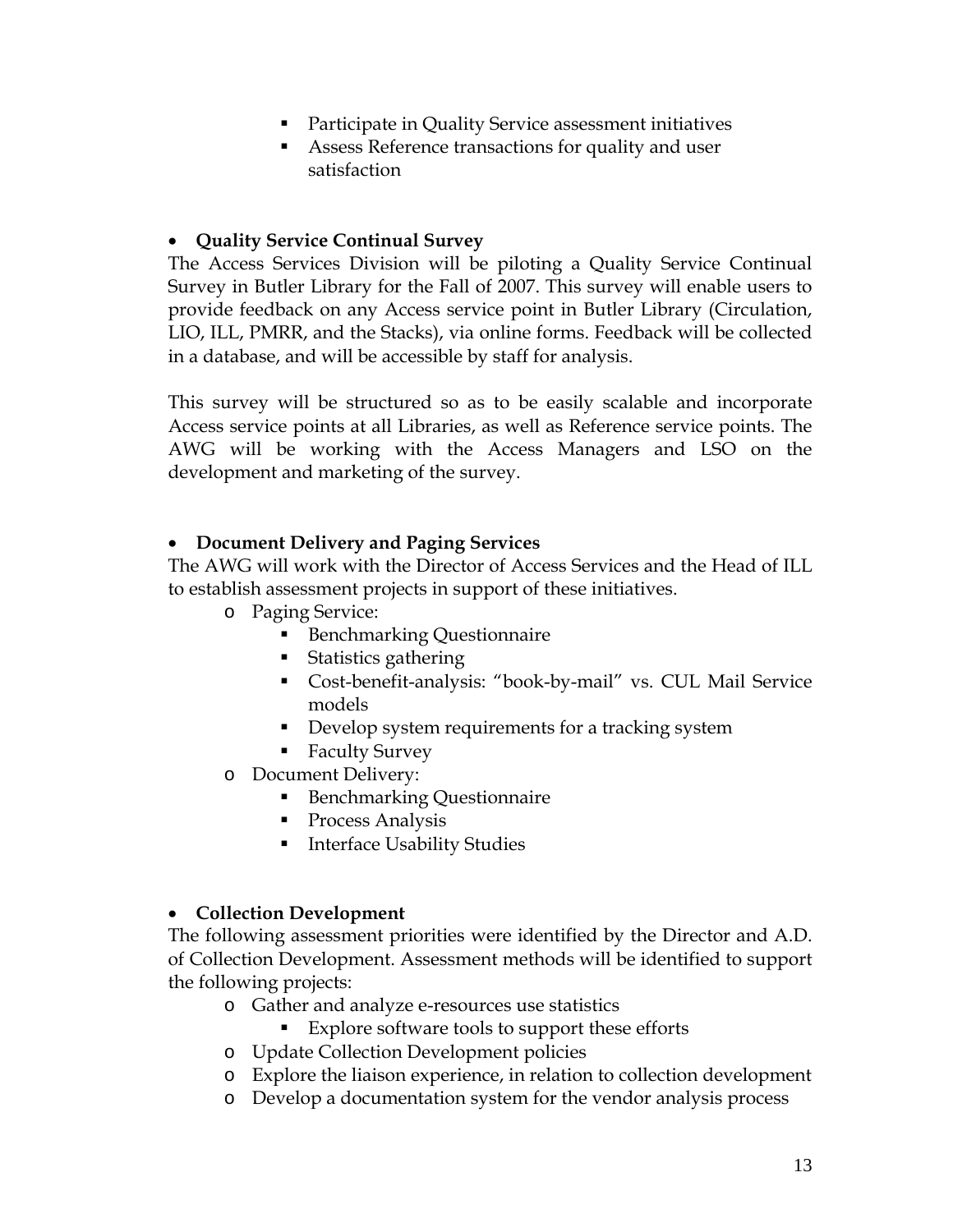- o Analysis of Borrow Direct / ILL statistics, partner with LSO
- o Explore software tools for collection analysis

#### • **LibQual+ Survey**

- o CUL will continue to use the ARL LibQual+ Survey to gauge user perceptions of our performance as a "big picture" marker.
- o LibQual+ will be used to track our progress in key areas of concern, as well as identify future assessment needs.
- o LibQual+ will be used on a three year cycle; the next instance being Spring of 2009. The schedule is easily adaptable if circumstances change.
- o CUL will make an effort to identify peer institutions who also participate in the LibQual+ Survey, and encourage coordination and sharing results in an effort to provide benchmarking.

#### • **Annual Focus Groups**

- o In an effort to build avenues of communication with users, provide continual feedback, support ongoing strategic planning efforts and build on the success of the User Input Group, the AWG will coordinate annual focus groups of user populations. Based on a three year rotation, aligned with the LibQual+ survey schedule, focus groups will be held for the core user populations: faculty, graduate and undergraduate students.
	- 2007: Faculty
	- 2008: Graduate Students
	- 2009: Undergraduate Students
- o Topics for the focus groups will be determined based on key areas of concern identified through the LibQual+ results, strategic goals, and consultation with the Public Services Committee.

*A note on ARL Statistics and the Libraries Manager of Financial Planning*: The Assessment Coordinator will keep close contact with Jane Sahner, and seek new ways to apply and publish data collected annually for ARL Statistics, ensure that data collection mechanisms are relevant and usable, and provide unfettered access to these data and reports.

*A note on incentives:* A budget has been established to fund incentives for users participating in assessment efforts. To request incentives for an assessment initiative, please contact the Assessment Coordinator. Special thanks to the Deputy University Librarian for supporting this valuable initiative.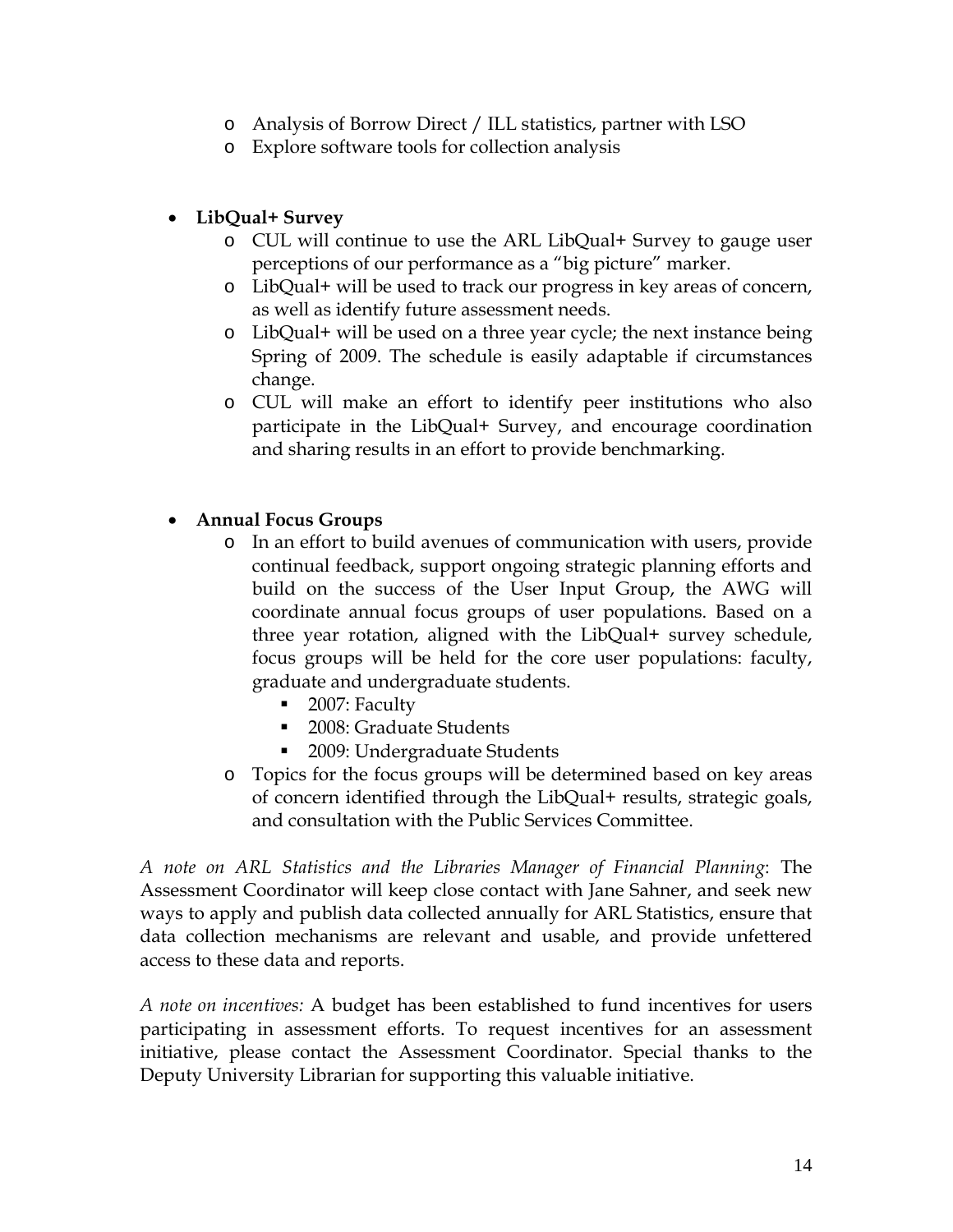## **Roles**

#### **Assessment Coordinator**

The Assessment Coordinator (i.e. Program Coordinator for Marketing and Assessment), reporting to the Director of Access Services, functions as an initiator, coordinator and advocate for assessment at CUL. The Assessment Coordinator is kept aware of all assessment initiatives taking place in the Libraries, provides support and direction as needed, chairs the Assessment Working Group and manages assessment priorities, ensuring that CUL's information needs are met.

#### **Management Committee & Strategic Planning**

As the Assessment Plan and priorities are based on the direction of the CUL Strategic Plan, and functions to support strategic planning goals, communication between the AWG and the Management Committee will be critical to the success of the Assessment Plan.

Leadership support is an indicator of a strong culture of assessment. The AWG, Assessment Coordinator, and the Assessment Plan's success depend heavily on the support and involvement of Library Directors in assessment initiatives and their advocating for and participating actively in building a culture of assessment at the Libraries.

#### **Requesting Assessment**

Staff members who wish to request an assessment initiative, or seek advice or support for assessment in their libraries are invited to contact the Assessment Coordinator. Depending on the scope of the assessment initiative in question, the Assessment Coordinator will be able to fulfill the request directly, or will refer the request on to the AWG, who will review requests, and determine their level of priority. Priority will depend upon relation to the strategic goals and staff availability for necessary support. The AWG will work with the requester to explore the topic at hand, and develop a plan for the assessment initiative.

Please notify the Assessment Coordinator of any assessment initiatives in the Libraries in an effort to maintain information transparency and coordination across the system. Coordination is one way of ensuring the avoidance of survey fatigue.

#### **Online Assessment Center – SWIFT**

The Assessment Center will connect staff directly with assessment tools, best practices, and valuable data. The Assessment Center will also serve as the main pathway for communication between staff, the AWG and the Assessment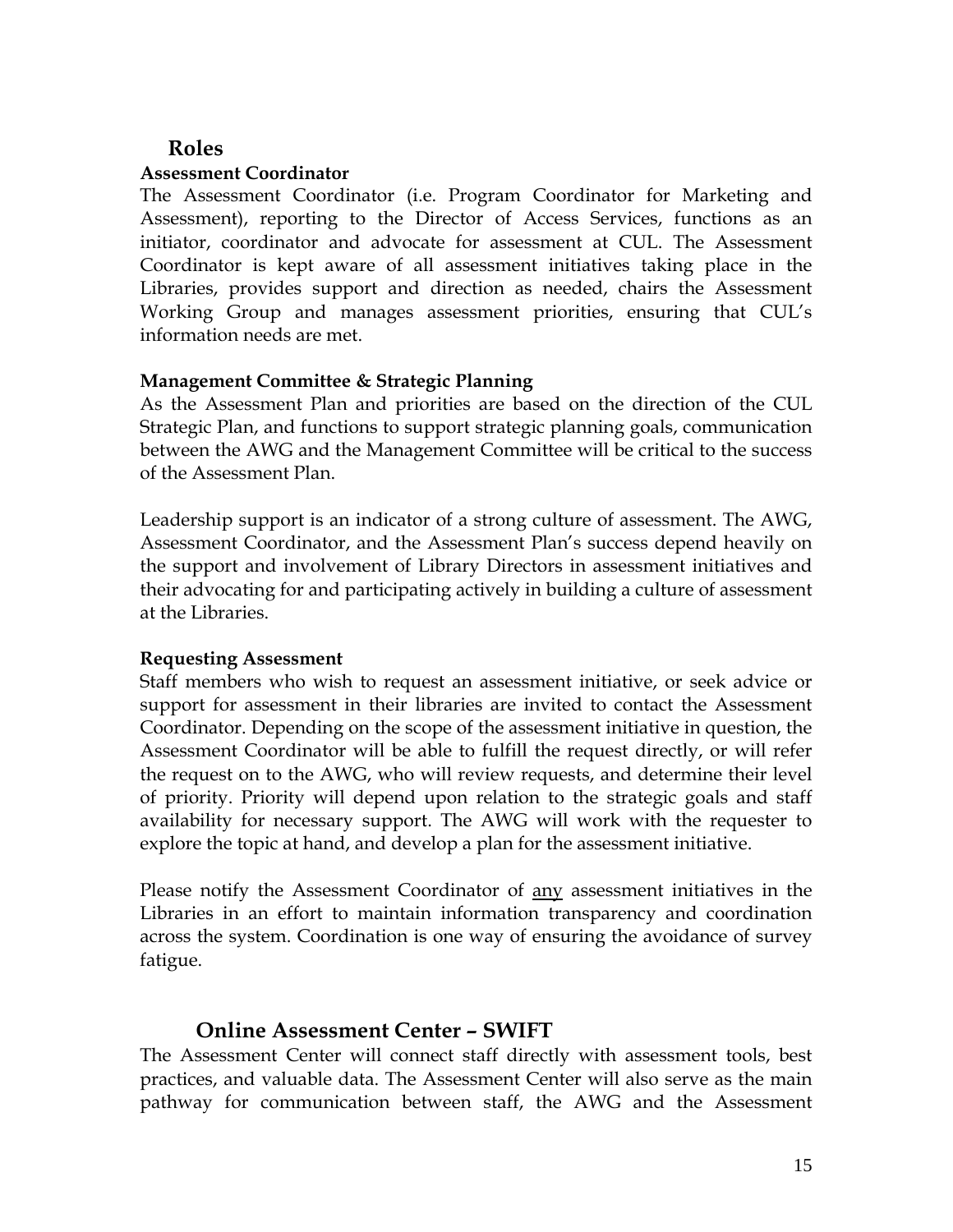Coordinator. Staff will be able to track the progress of assessment initiatives, request assessment projects, request support or training, and access data independently.

https://www1.columbia.edu/sec/cu/libraries/staffweb/adm/assessment/inde x.html

#### **Data Bank**

A long-term goal for the Assessment Center is to house a CUL Data Bank that would facilitate access to statistics that staff regularly require for their work. Examples include: reference statistics, collection use statistics, e-resources use statistics, CLIO statistics, etc.

The planning and execution of the Data Bank will be managed by the AWG, in conjunction with LSO's database programmer, and LDPD.

## **The Future of Assessment at CUL**

#### **User-centered Design**

The AWG is committed to exploring opportunities for incorporating methods of ethnographic research and observational studies as an element of a user-centered design approach to the development of services and online tools. User-centered design aims to enable the organization to better understand user behaviors, needs and expectations regarding information gathering.

#### **Learning Outcomes**

The AWG will investigate methods for measuring learning outcomes in relation to bibliographic instruction and general library use, in an effort to understand and measure the influence of the Libraries on scholarship at Columbia University.

#### **Disseminating Assessment Results**

The AWG will explore avenues for communicating assessment results to the Libraries' staff, patrons, administration, and colleagues around the country. Publishing the results of assessment efforts, and illustrates the Libraries commitment to employing the information collected, our commitment to our users and our value of their input.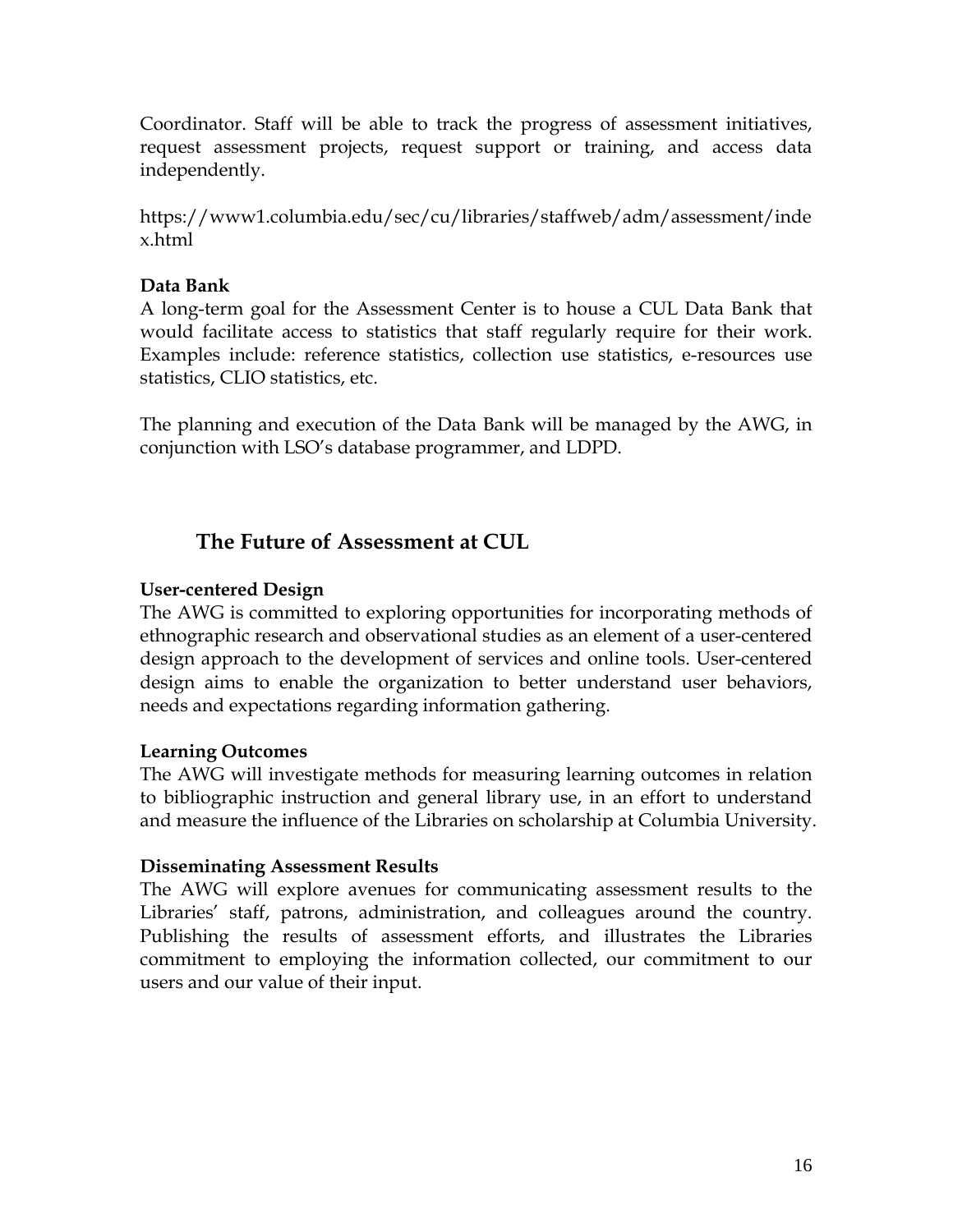#### **CUL Annual Reports**

The AWG strongly encourages Library Heads and Directors to include a review of assessment initiatives in each library's annual report.

#### **Assessment Forums**

The AWG will arrange for regular Assessment Forums to be held at the Libraries. Topics should address various methods of assessment, and will contribute to the building a culture of assessment here at CUL. Potential topics include: planning assessment initiatives, focus groups, assessment and marketing: a dynamic relationship, assessment success stories, Penn Data Farm, decision-making, and change management.

#### **Identifying Partnerships**

The Assessment Coordinator and the AWG are dedicated to identifying potential partners in assessment, on campus as well as at peer institutions. The AWG will assist in reaching out to appropriate partners at CU, and building outside relationships.

#### **Assessment "Fellow"**

Each year the AWG will nominate one staff member who has shown considerable interest in assessment, initiative in supporting assessment, and has become an advocate for a culture of assessment in the Libraries. This person will be recognized by the Libraries and given opportunity to develop his or her assessment skills by either attending a conference, workshop, or training session on an assessment topic, at the Administrative rate.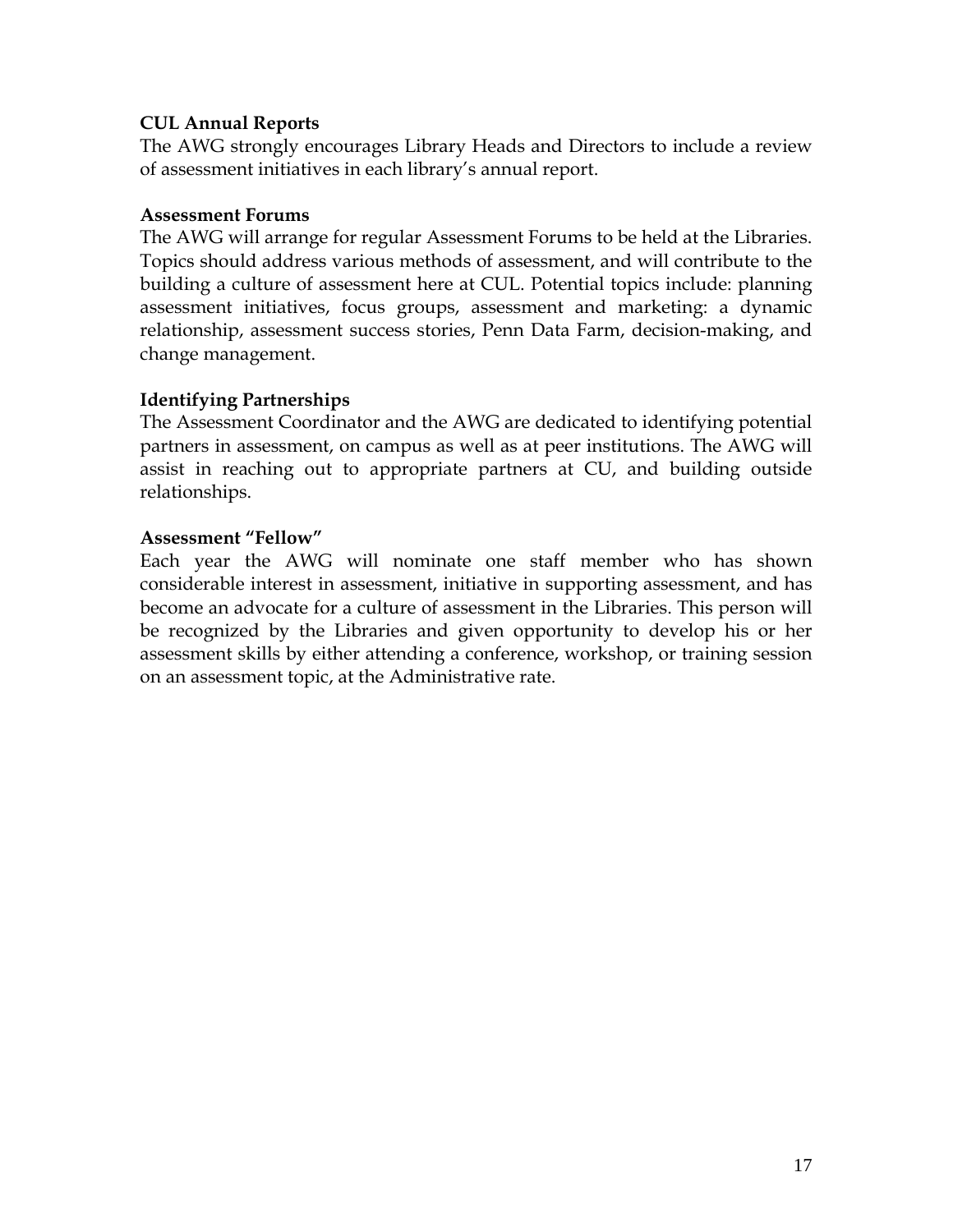## **Results of the CUL Culture of Assessment IQ Test**

In January 2007, a "Culture of Assessment IQ Test" was distributed as a survey to professional staff. About 30 staff responded. This tool, based on the work of Amos Lakos, served as a benchmark for gauging CUL's understanding of assessment, by definition, and the extent to which the concept and practice of assessment are present in the organizational culture.

The results of the survey, as illustrated below, illustrate the *majority* response for each question.

| Assessment is evident in our library planning documents such as       | True  |
|-----------------------------------------------------------------------|-------|
| strategic plans                                                       |       |
| Assessment is a campus priority                                       | False |
| Library administrators are committed to supporting assessment         | True  |
| Staff accepts responsibility for assessment activities                | True  |
| There is support and rewards for staff who engage in assessment       | False |
| Library policies and procedures are designed to enable, not inhibit,  | True  |
| user information needs                                                |       |
| Collaboration and cooperation exists among individuals and            | True  |
| departments of the Libraries                                          |       |
| My library considers user needs when allocating resources             | True  |
| My library actively cultivates a positive relationship with its users | True  |
| Assessment leads to results in my library                             | False |
| My library routinely collects, uses, and disseminates meaningful user | False |
| data and feedback                                                     |       |
| My library evaluates its operations and programs for quality          | True  |
| Staff have expertise and skills in assessment                         | False |

These results, combined with the responses to final question "What does 'assessment' mean to you?," clearly indicate that CUL has a clear understanding of the concept of assessment, and values assessment. Assessment is present in the strategic plan, the perception that library administration is committed to assessment, and staffs' expressed willingness to accept responsibility for assessment are all signs that there is a strong foundation for a more comprehensive assessment program to build on.

There are, of course, challenges with assessment as well. While the concept of assessment is clearly understood and valued, the practice of applying assessment data to management practices has not yet become part of our culture. False responses to "assessment leads to results in my library," "my library routinely collects, uses, and disseminates meaningful user data and feedback," and "staff has expertise and skills in assessment" illustrate areas for improvement.